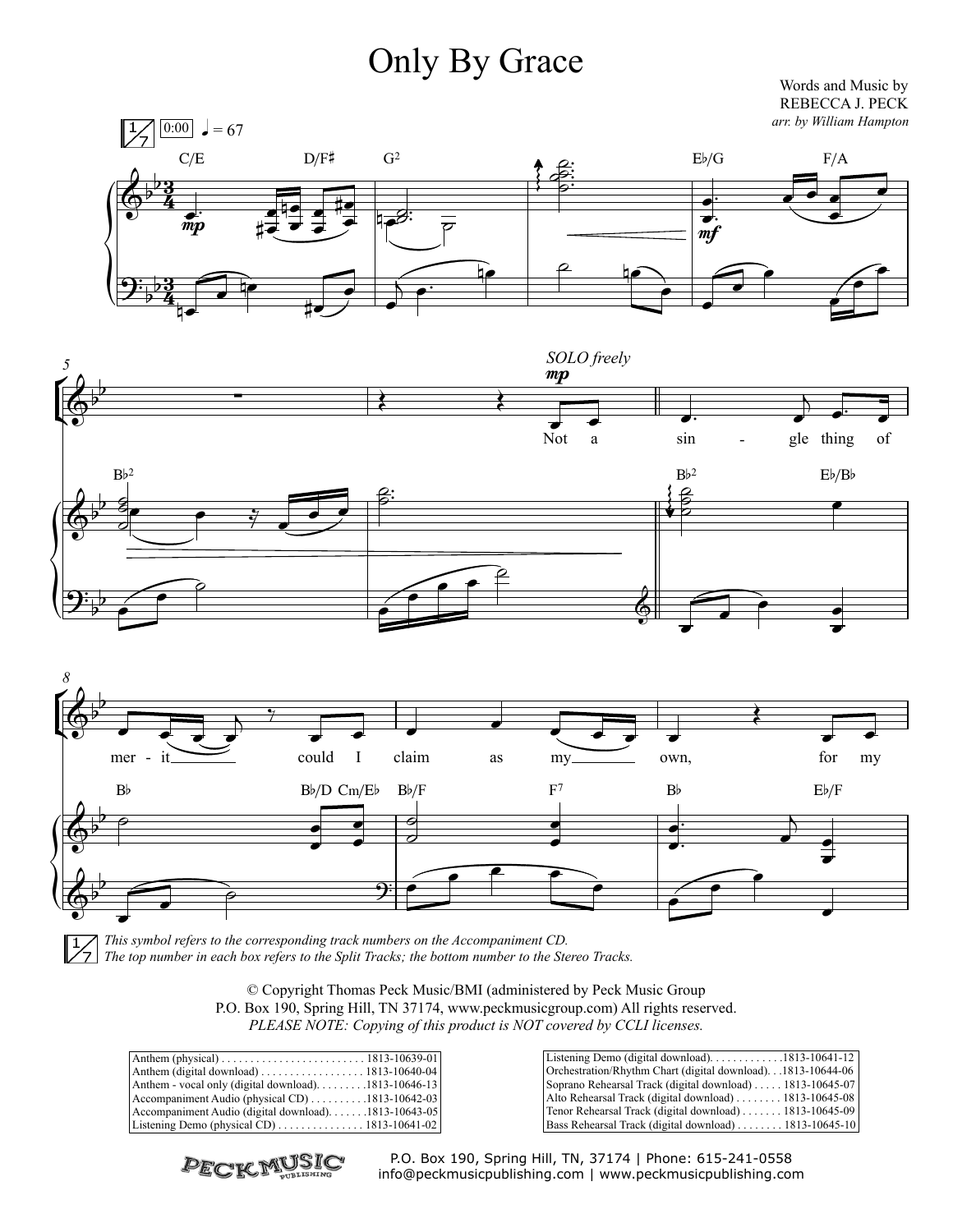



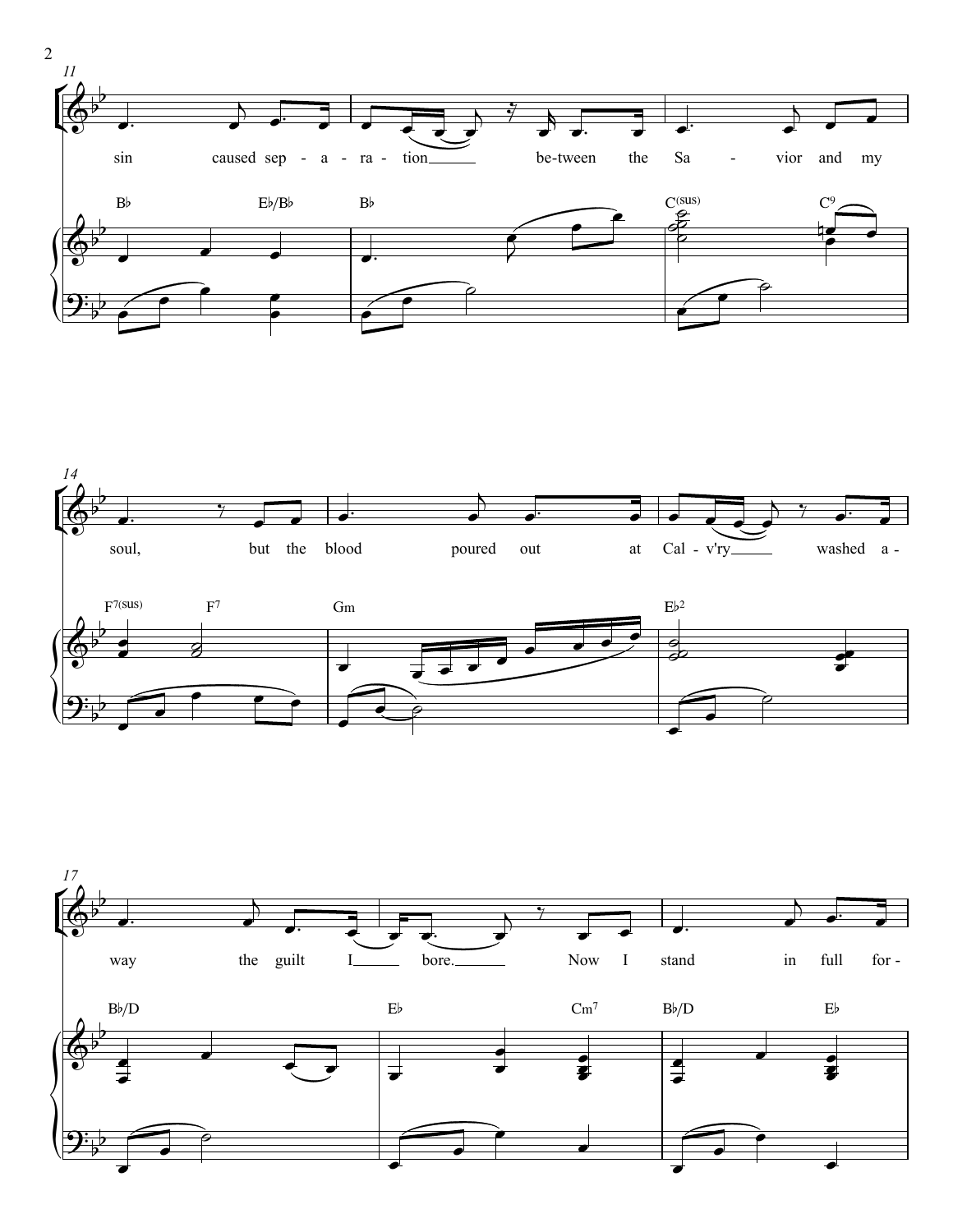



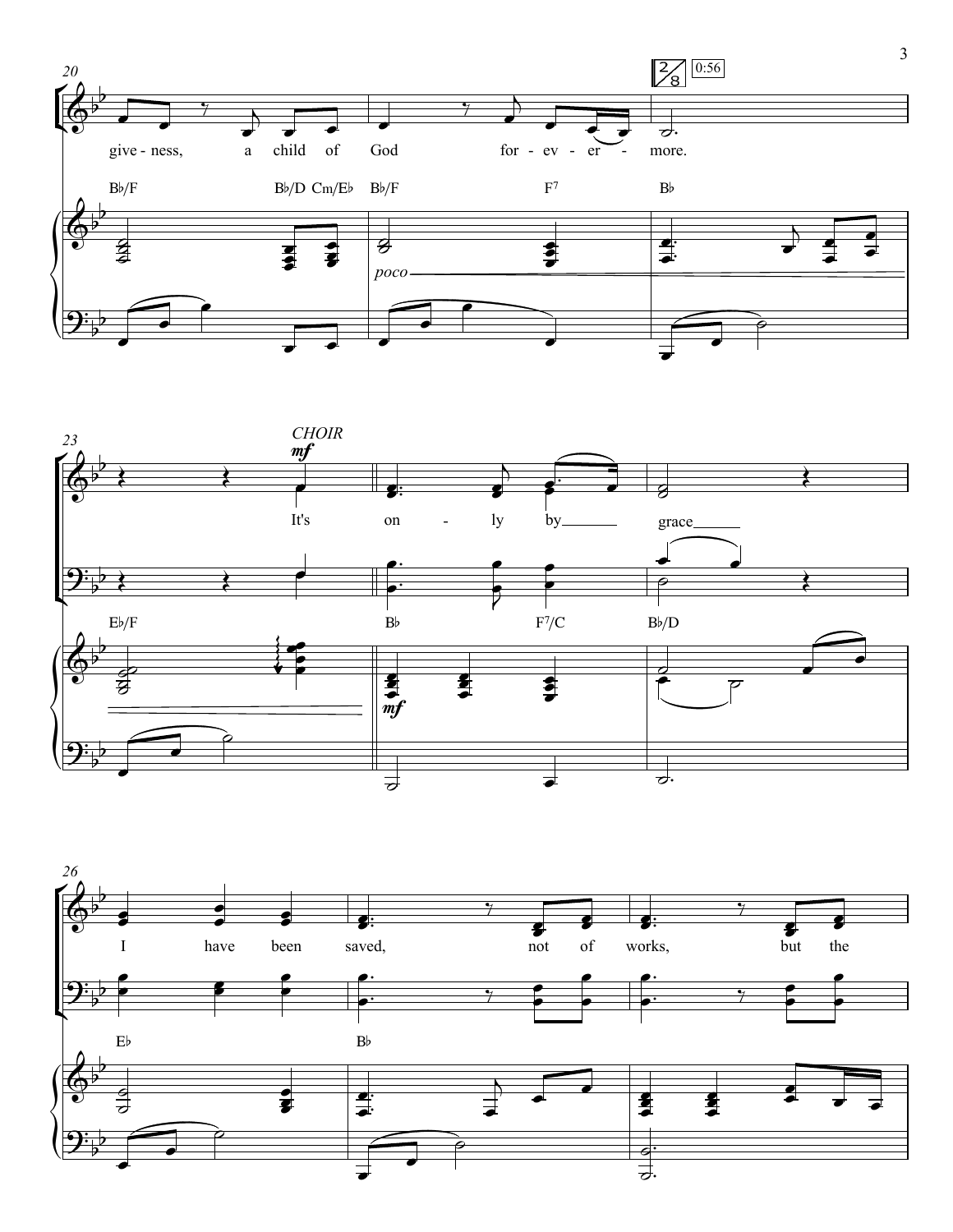





4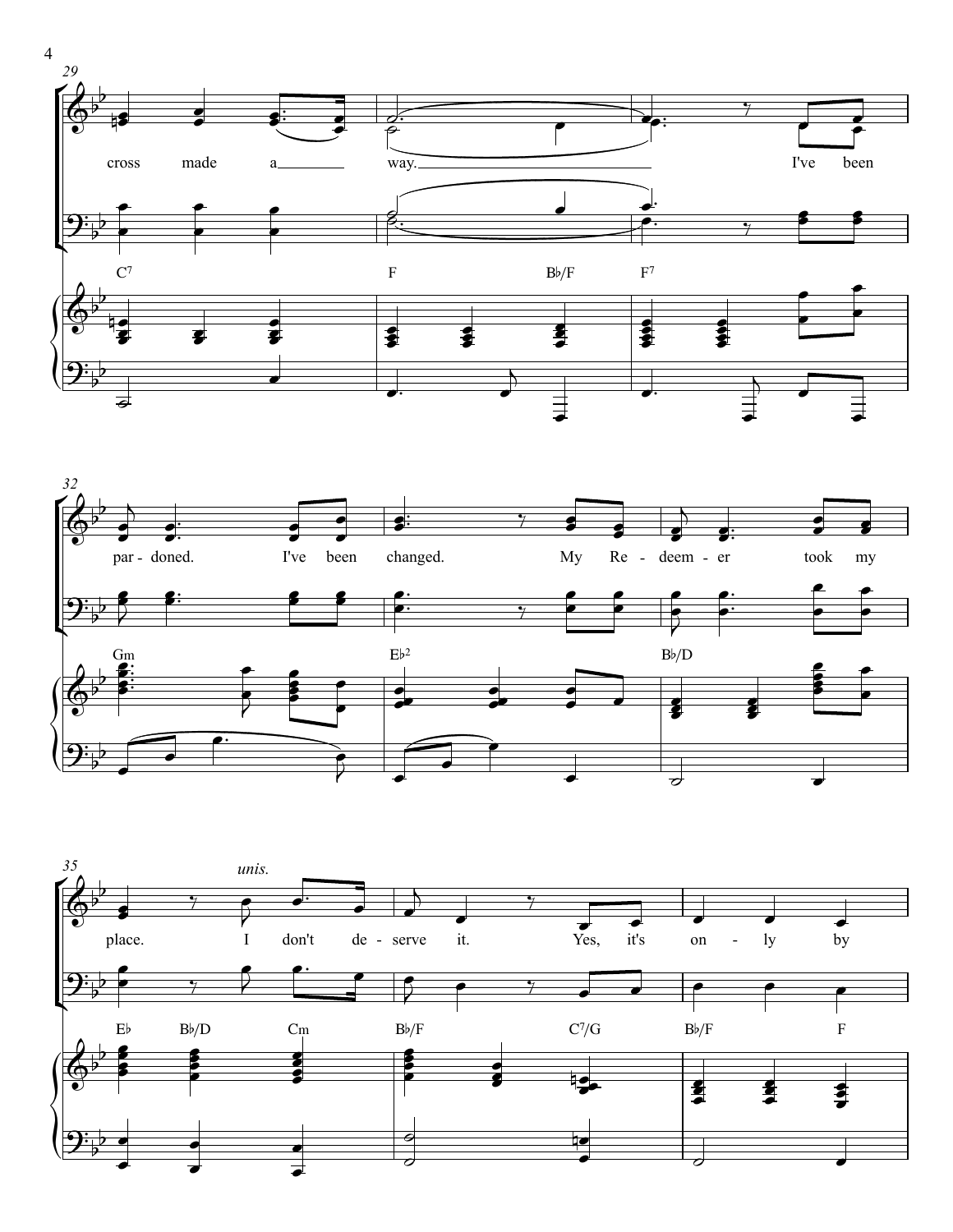



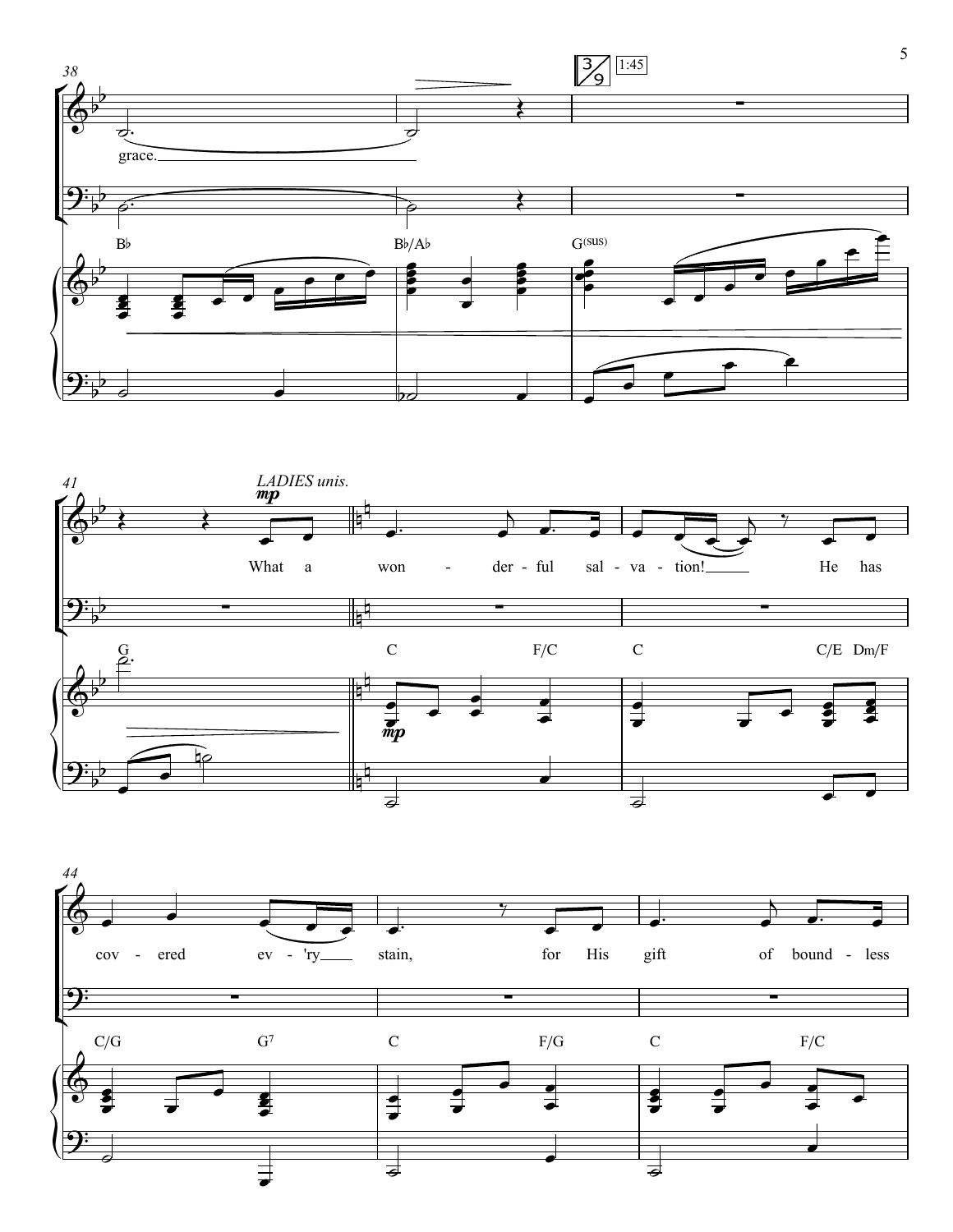



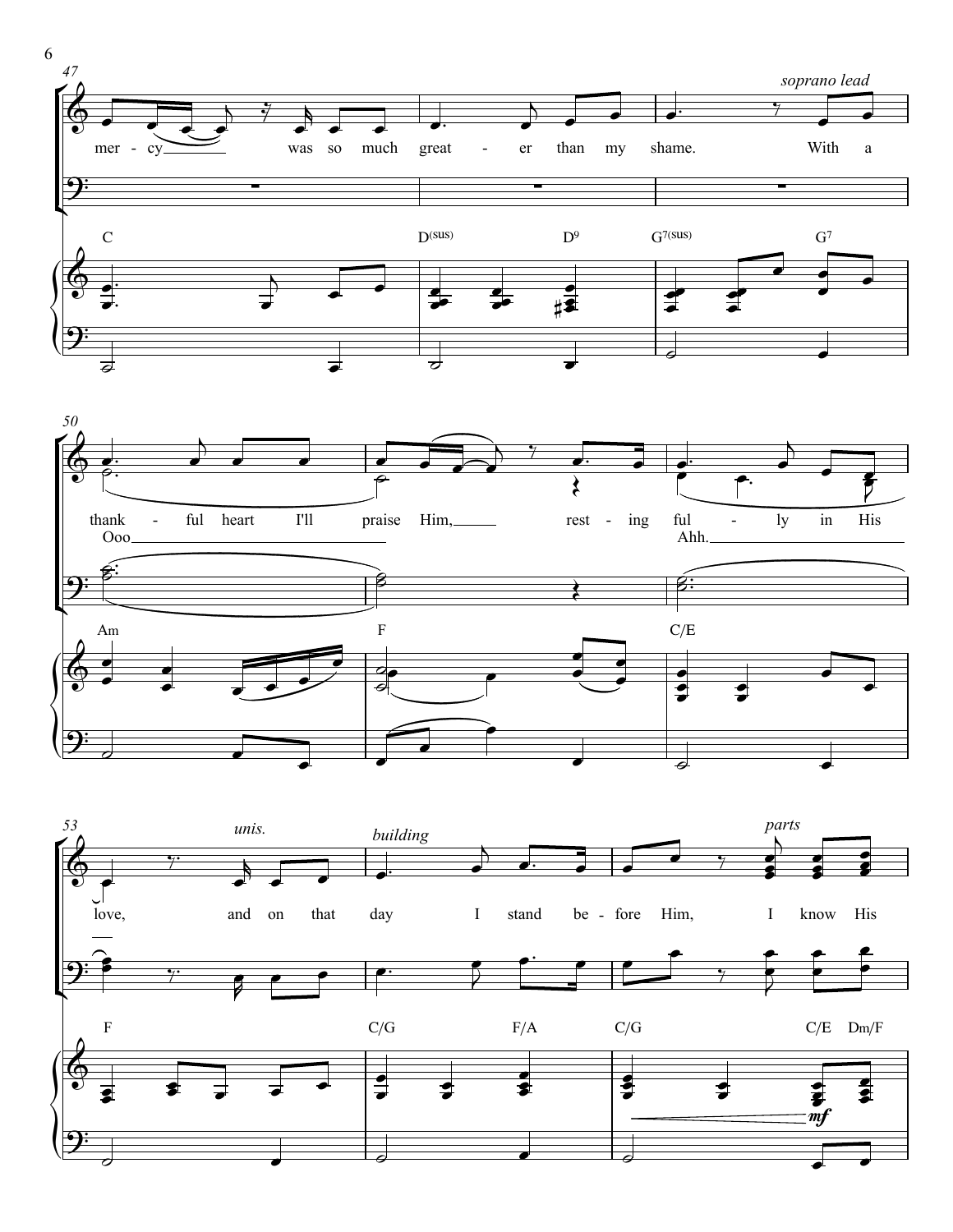



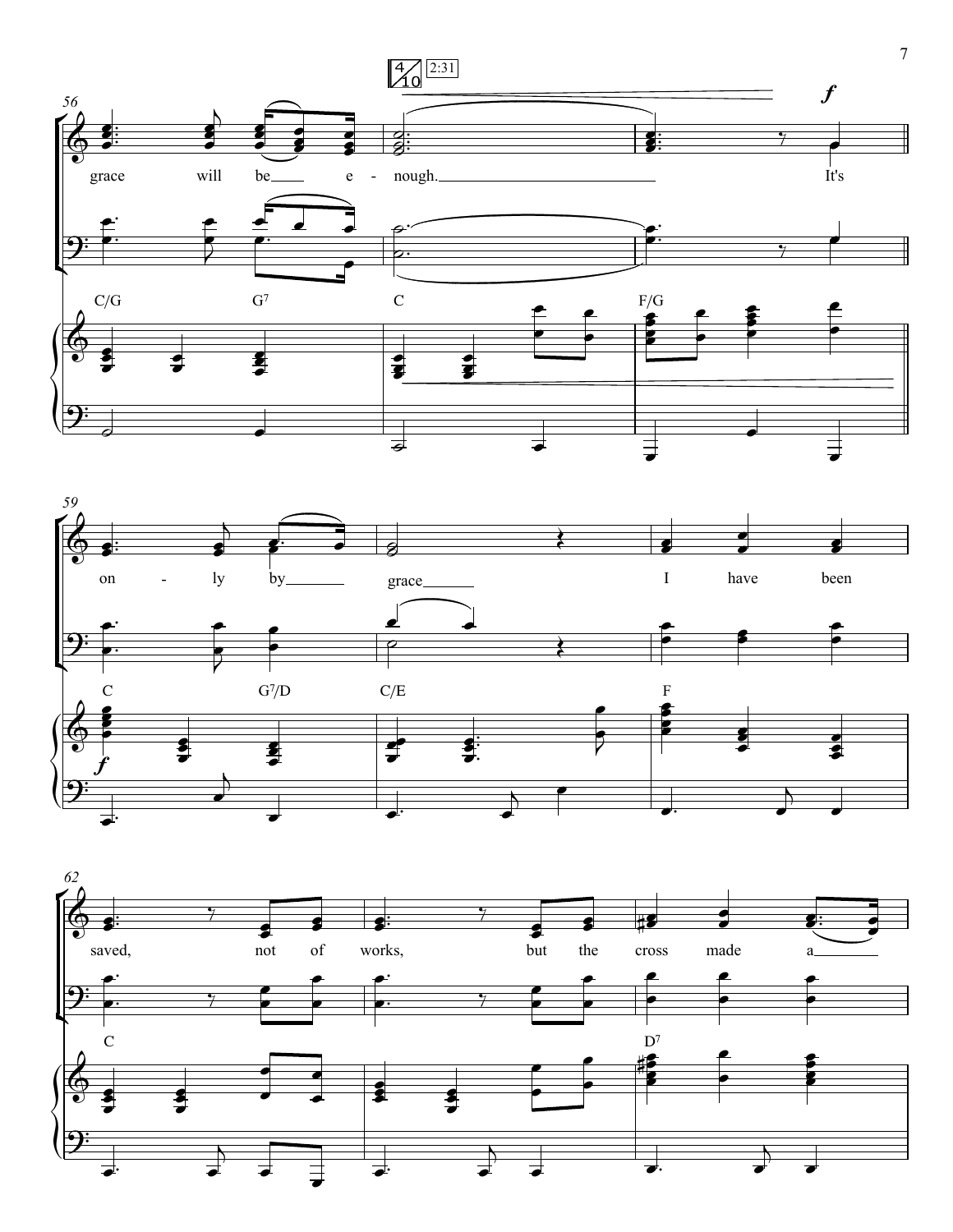



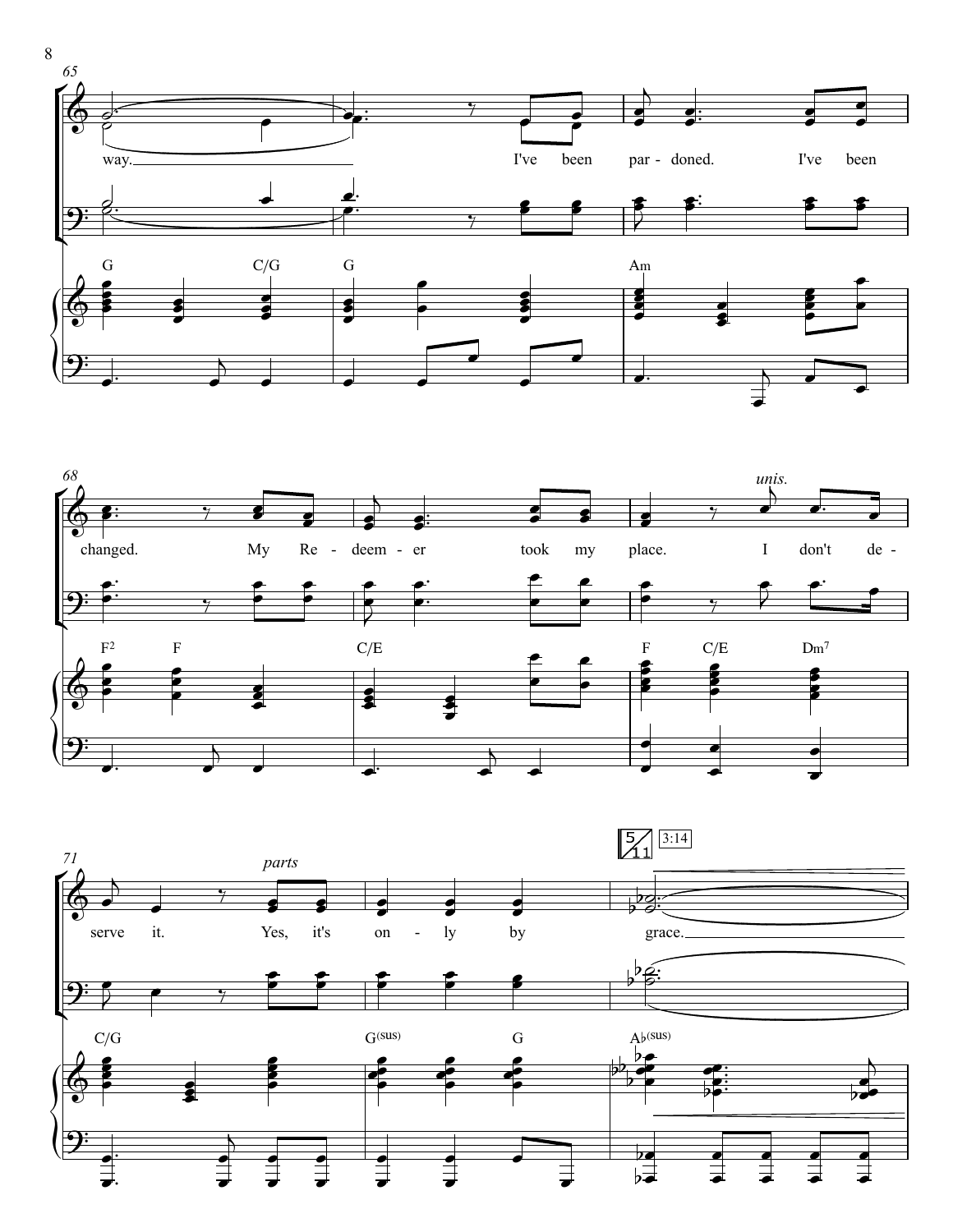



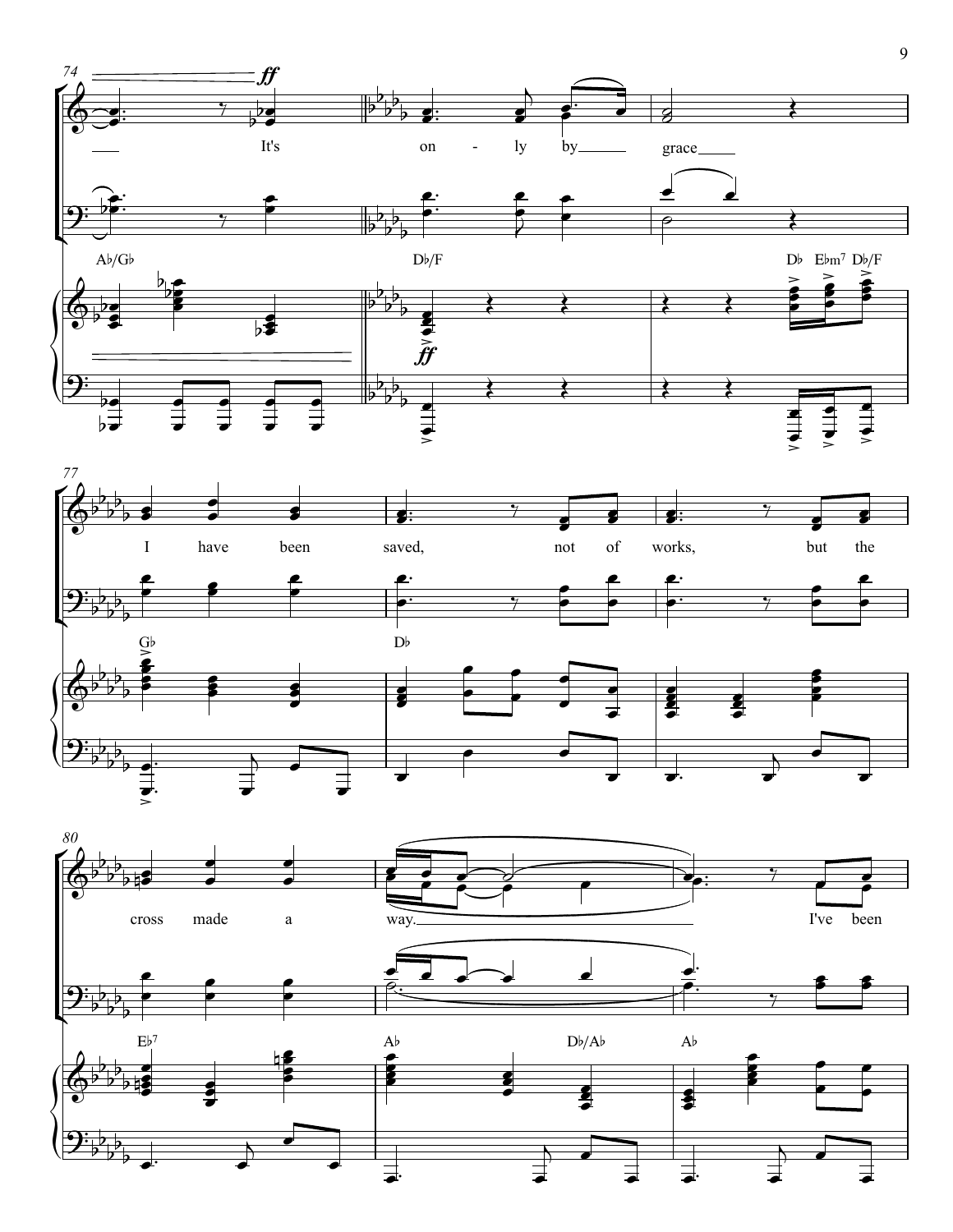





10